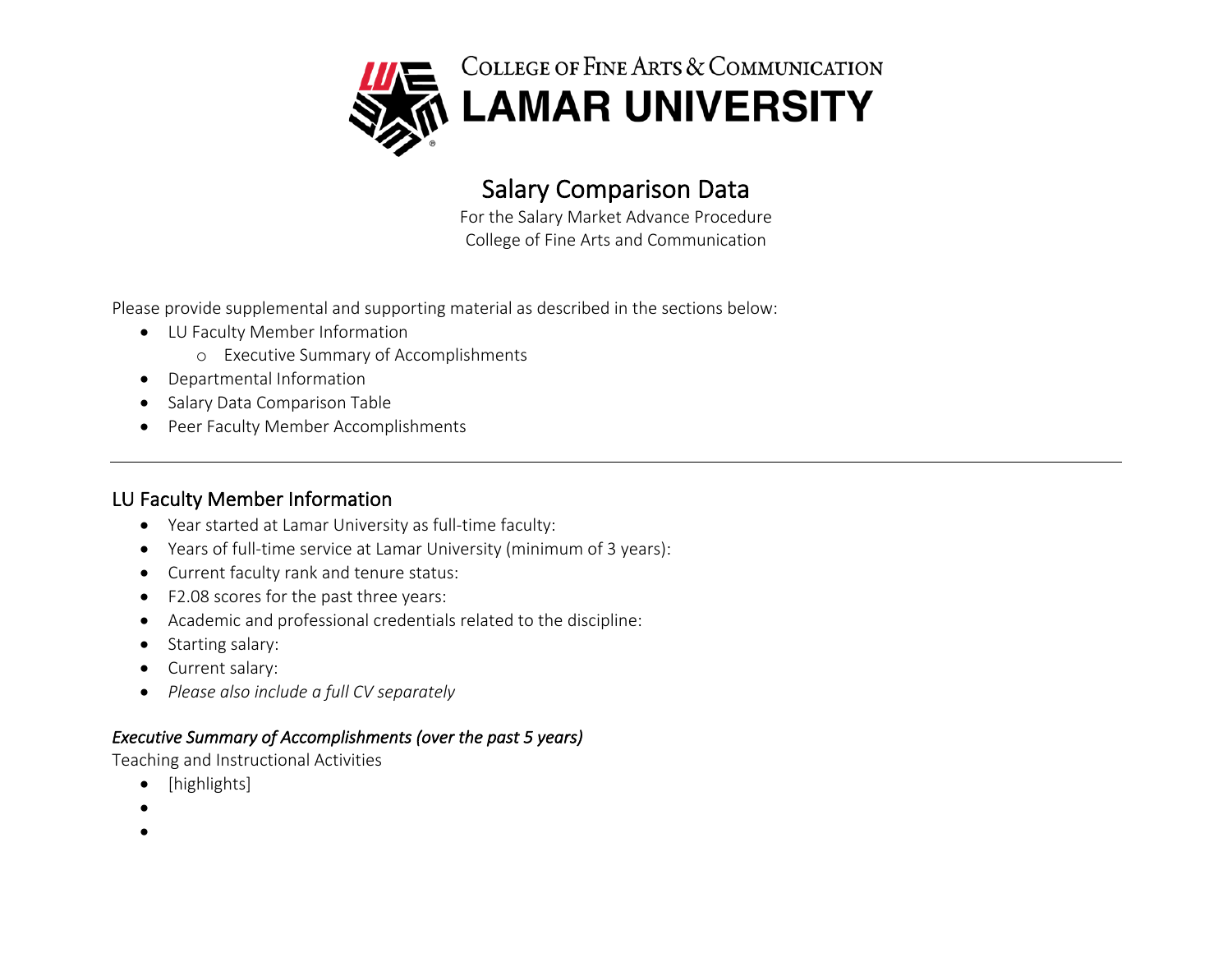Research, Publication, Scholarship, and/or Creative Activities

- [highlights]
- •
- •

Professional Service to the Discipline, University, and/or Community

- [highlights]
- •
- •

#### **Other**

- [if applicable]
- •
- •

# Departmental Information

## *Lamar University – [Department]*

- Size and scope of department
	- o Most recent fall semester enrollment of department:
	- o Current number of full-time and adjunct faculty in department:
		- § Full-time:
		- Adjunct:
	- o Highest degree awarded by department:
	- o Other relevant information as appropriate:
- List of current accreditations relevant to the department
	- o [if applicable]
	- o
- Additional information as appropriate or requested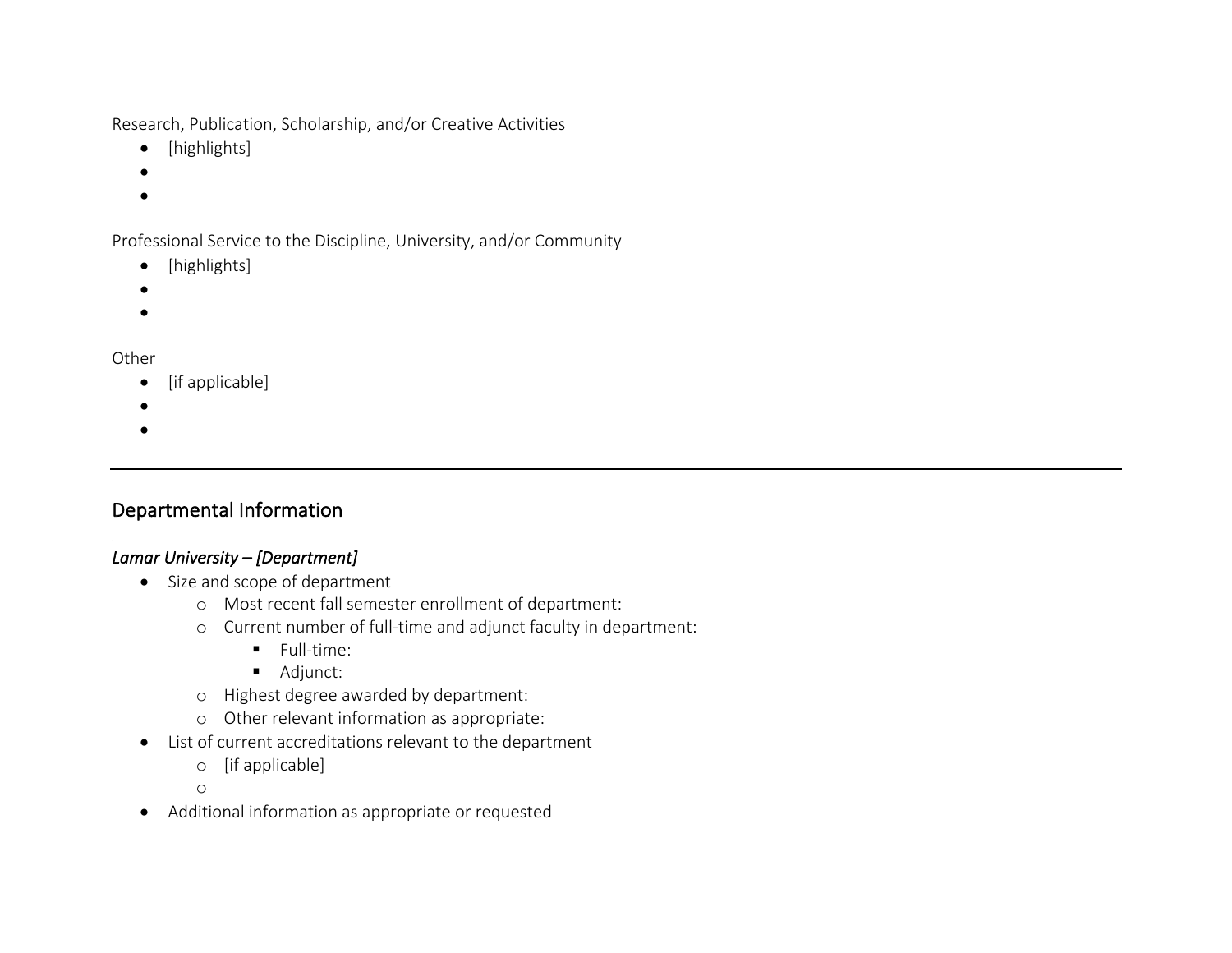#### *Institution / Department of Peer Faculty Member #1*

- Size and scope of department
	- o Most recent fall semester enrollment of department:
	- o Current number of full-time and adjunct faculty in department:
		- § Full-time:
		- Adjunct:
	- o Highest degree awarded by department:
	- o Other relevant information as appropriate:
- List of current accreditations relevant to the department
	- o [if applicable]
	- o
- Additional information as appropriate or requested

## *Institution / Department of Peer Faculty Member #2*

- Size and scope of department
	- o Most recent fall semester enrollment of department:
	- o Current number of full-time and adjunct faculty in department:
		- § Full-time:
		- Adjunct:
	- o Highest degree awarded by department:
	- o Other relevant information as appropriate:
- List of current accreditations relevant to the department
	- o [if applicable]
	- o
- Additional information as appropriate or requested

# *University Institution / Department of Peer Faculty Member #3*

- Size and scope of department
	- o Most recent fall semester enrollment of department: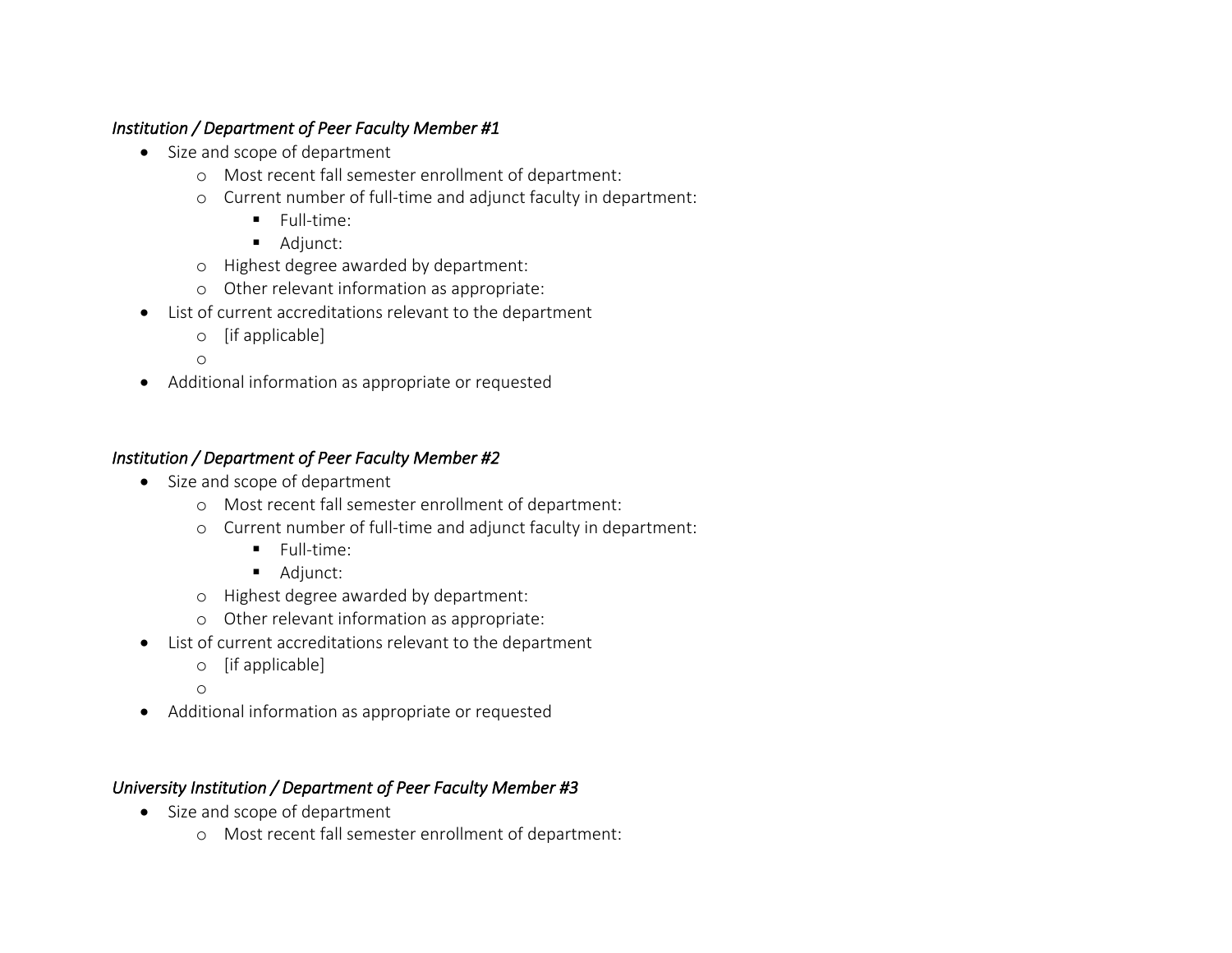- o Current number of full-time and adjunct faculty in department:
	- § Full-time:
	- Adjunct:
- o Highest degree awarded by department:
- o Other relevant information as appropriate:
- List of current accreditations relevant to the department
	- o [if applicable]
	- o
- Additional information as appropriate or requested

# Salary Comparison Table

| <b>Faculty Name</b> | Institution | Department | Rank | <b>Tenure Status</b> | <b>Current Salary</b> |
|---------------------|-------------|------------|------|----------------------|-----------------------|
|                     |             |            |      |                      |                       |
| [LU Faculty Member] |             |            |      |                      |                       |
| [Peer Faculty       |             |            |      |                      |                       |
| Member #1]          |             |            |      |                      |                       |
| [Peer Faculty       |             |            |      |                      |                       |
| Member #2]          |             |            |      |                      |                       |
| [Peer Faculty       |             |            |      |                      |                       |
| Member #3]          |             |            |      |                      |                       |
| (if needed)         |             |            |      |                      |                       |

# Peer Faculty Member Accomplishments

## *Peer Faculty Member #1*

Significant Professional Accomplishments

• [short list]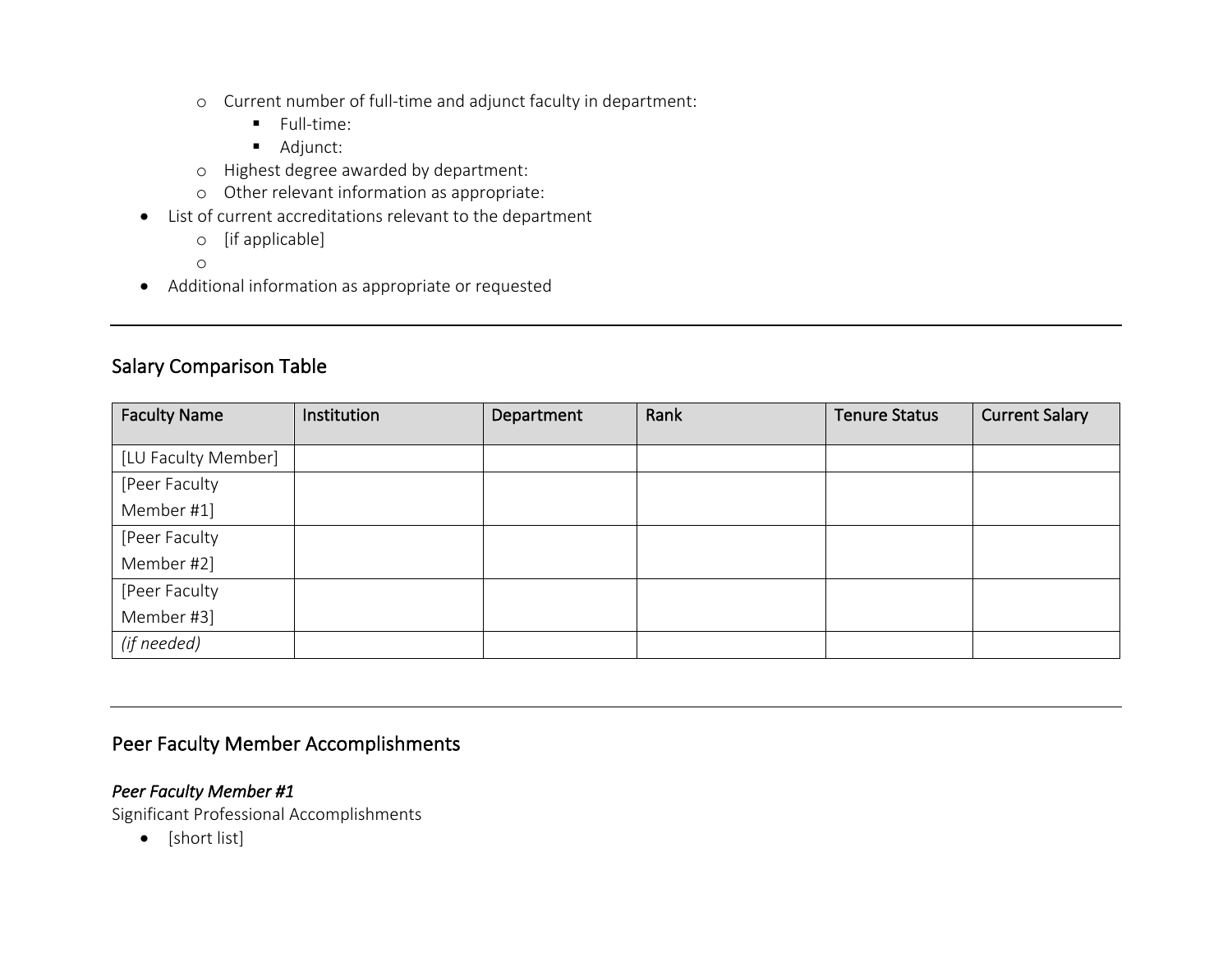- •
- •

#### Major Publications

- [short list]
- •
- •

# Significant Awards

- [short list]
- •
- •

Other Evidence of Scholarly Reputation and/or Teaching Excellence

- [if applicable]
- •

# *Peer Faculty Member #2*

Significant Professional Accomplishments

- [short list]
- •
- •

Major Publications

- [short list]
- •
- •

## Significant Awards

- [short list]
- •
- •